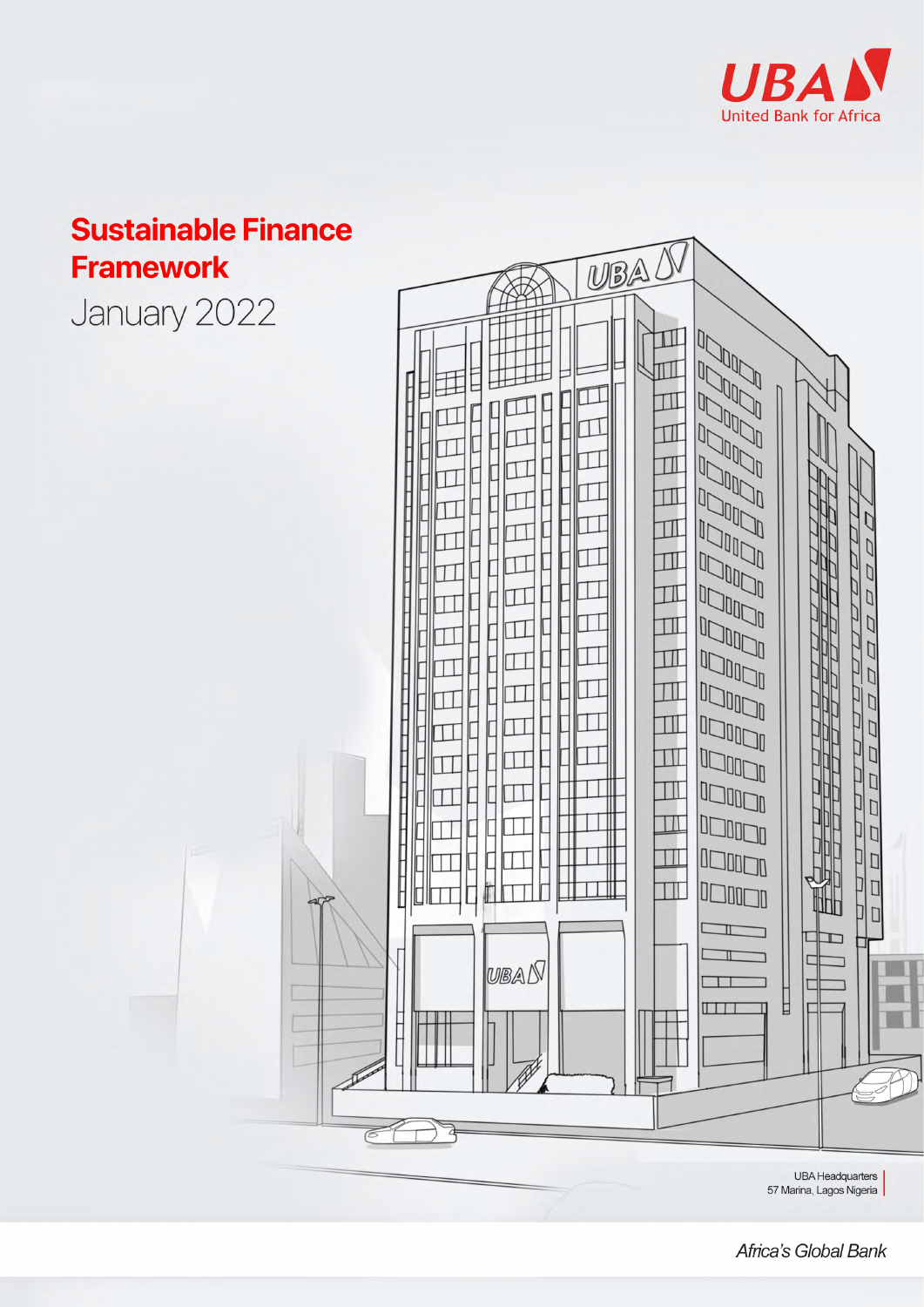## **1. Introduction**

United Bank for Africa Group ("UBA", the "Group") is a pan-African financial services group headquartered in Lagos, Nigeria. UBA has subsidiaries in 20 African countries (Nigeria, Benin, Burkina Faso, Cameroon, Chad, Republic of the Congo, Democratic Republic of the Congo, Cote d'Ivoire, Gabon, Ghana, Republic of Guinea, Kenya, Liberia, Mali, Mozambique, Senegal, Sierra Leone, Tanzania, Uganda and Zambia) as well as the United States of America, the United Kingdom and France.

UBA traces its roots back to 1948 when the British and French Bank ("BFB") commenced business in Nigeria. Following Nigeria's independence from Britain, UBA was incorporated on 23 February 1961 to take over the business of BFB. Today, UBA is one of the largest financial services groups on the African continent. The Group provides corporate, commercial, SME, consumer and personal (retail) banking services to more than 18 million customers, served through diverse channels: over 1,000 business offices and customer touch points (2,539 ATMs, 24,168 PoS, robust online banking and mobile banking, social media etc). Additionally, UBA offers pension custody and related services. The Bank has proven expertise and capacity in key sectors of economies and its Africa footprint positions us as a preferred partner for structured solutions to key governments and corporates operating in and into Africa.

## **1.1 UBA's Sustainability Commitment**

In our drive to becoming a truly sustainable bank, UBA understands its responsibilities are not only towards its customers and shareholders, but more importantly, to the communities in which we operate. This means continuously delivering value, managing our impact on society and providing innovative solutions in these communities.

At UBA, we ensure ethical and environmental criteria in all our business processes. This is to ensure that the financial services which the Bank provides to its customers in support of economic development do not result in unacceptable impacts on people or the environment. To demonstrate our commitment to environmental considerations in project finance, UBA Group deployed a customized Sustainable Finance toolkit in order to screen projects and identify potential environmental consequences. We have also made efforts to expand our Environmental and Social Risk Management (ESRM) system.

Having demonstrated our commitment through the ESG criteria included in our investment and financing activities, the Bank recognises and supports the move to a low-carbon economy, which will help reduce climate change and benefit communities in the long term. UBA has displayed a growing and evolving approach to energy saving and conservation aimed at securing a future of sustainable banking which is both energy efficient and reliable.

Our sustainability strategy ties closely with our corporate vision, which is to be the undisputed leading and dominant financial services institution in Africa.

This corporate vision is the backdrop for our sustainability vision which focuses on promoting excellence by building a sustainable financial institution that supports the execution of environmentally and socially responsible endeavours. The Bank's sustainability vision is wrapped tightly around UBA group's commitment to put the customer first - we see the customer as our most revered stakeholder and our employer. Therefore, our responsibility is not merely to provide financial intermediation but to empower communities, connect diverse ethnicities, and to create intergenerational wealth.

Sustainability is a key component of UBA's management processes, it underpins our corporate values of Enterprise, Excellence and Execution. Our sustainability targets are clearly captured in the group's sustainability policy and framework. Our policies and frameworks are based on local and international principles and guidelines such as the Nigerian Sustainable Banking Principles (NSBP), Nigerian Stock Exchange Sustainability Disclosure Guidelines, Equator Principles, and others. These guidelines enable the Bank's processes and serve as the compass that guides us in identifying and addressing issues critical to our stakeholders.

UBA is supporting the transition to low carbon economy by pursuing its own net-zero targets. The board has approved the process and ready to put its full weight behind the endeavour. The ambition is to become a net-zero financial institution by 2060.

## **1.2 Approach to Governance**

UBA recognises that corporate governance is fundamental to earning and retaining the confidence and trust of stakeholders. This philosophy is further emphasised by the deliberate adoption of the best practice Corporate Governance principles to also ensure effective internal controls, adequate risk management practices and full compliance with CBN's regulatory directive. The Bank in collaboration with its external auditors, Ernst & Young – a multinational professional services network with headquarters in London, reviewed its Risk Management and whistle blowing assessment exercise in 2020. This provided an opportunity to gain an independent opinion on the Bank's risk management and internal control practices. The Bank also complies with the requirements of its Governance charters.

UBA holds good corporate governance as one of its core values and confirms its commitment to the implementation of effective corporate governance principles in its business operations. The Board of Directors of UBA Plc endorses the principles of best practice Corporate Governance as stated in the Code of Corporate Governance for Banks and Discount Houses in Nigeria 2014 issued by the Central Bank of Nigeria(CBN), the Securities and Exchange Commission's (SEC) Code of Corporate Governance, and the Nigerian Code of Corporate Governance 2018 issued by the Financial Reporting Council (FRC), effective January 1, 2020.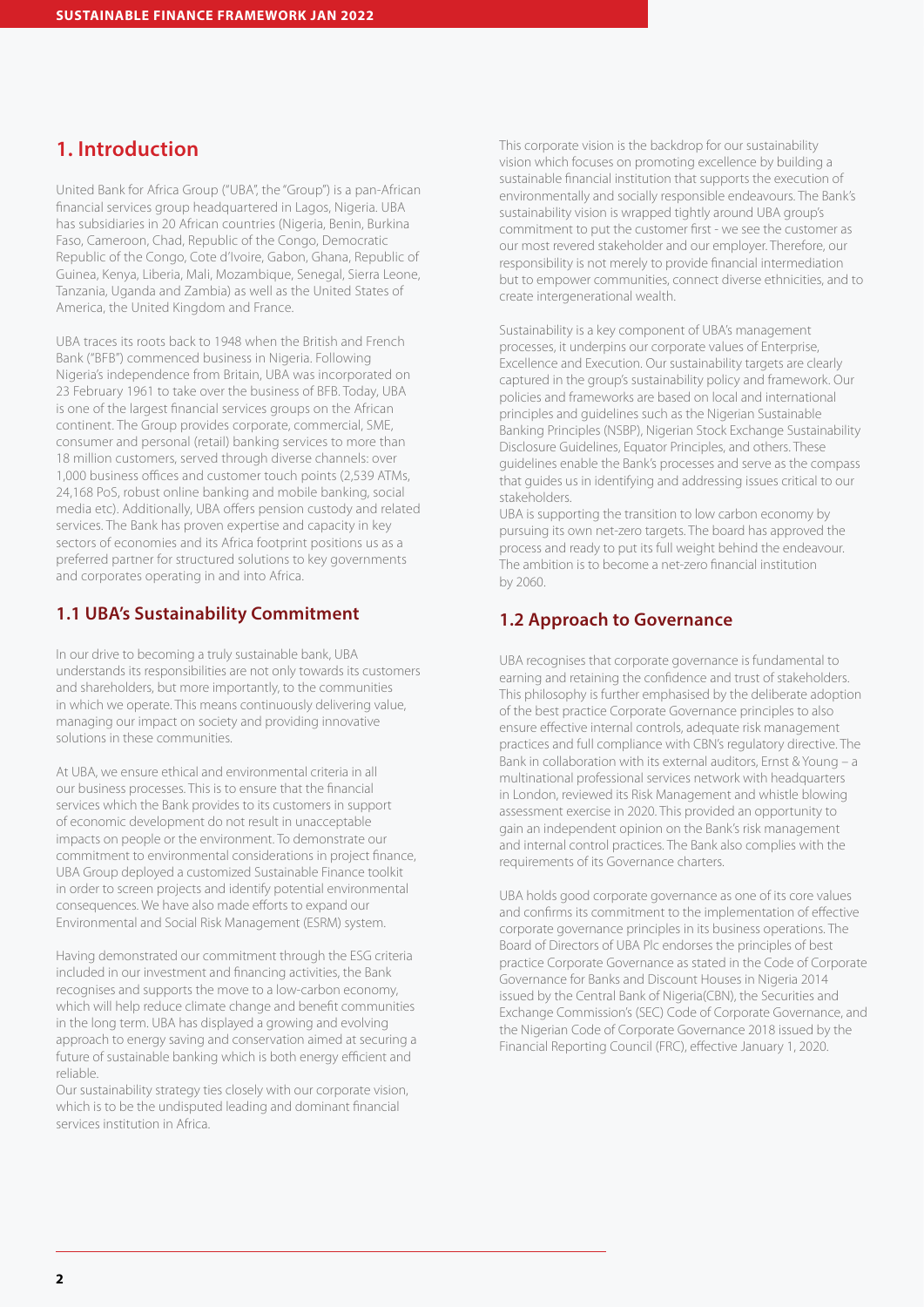The Board of Directors of UBA has the overall responsibility for ensuring that the highest standards of corporate governance are maintained and adhered to by the Bank. In order to promote effective governance of the UBA Group, the following structures have been put in place for the execution of UBA's Corporate Governance strategy:

- 1. Board of Directors
- 2. Board Committees
- 3. Executive Management Committees
- 4. Governance Charters

#### **The Board**

The Board is adequately comprised with the appropriate mix of knowledge, skills, experience, and expertise. As at June 30, 2021, the Board consisted of seventeen (17) members which include a Non-Executive Chairman, a Non-Executive Vice Chairman, eight (8) other Non-Executive Directors (which include three (3) Independent Non-Executive Directors), and seven (7) Executive Directors (which include the Group Managing Director/Chief Executive Officer).

#### **Diversity**

The Board promotes diversity in its membership for better decision-making, independent judgment and effective governance. There is an appropriate balance of skills and diversity (age, culture and gender) without compromising competence, independence, and integrity. There are currently five (5) female Directors on the Board, constituting 30% of the Board. This demonstrates commitment by the Board towards gender diversity.

#### **Responsibility**

The Board of Directors carries out its responsibility through its standing Committees. These are the Board Audit Committee, the Board Credit Committee, the Board Governance Committee, the Board Risk Management Committee, and the Finance and General Purpose Committee. Through the workings of these committees, the Board sets broad policy guidelines and ensures the proper oversight and direction of the Bank. The roles of Chairman and Chief Executive Officer are separated and clearly defined. The Chairman is primarily responsible for coordinating the affairs of the Board whilst the Chief Executive Officer is responsible for the running of the business and implementation of Board strategy and policy. The Chief Executive Officer is assisted in managing the business of the Bank on a day-to-day basis by the Executive Management Committee, which he chairs and comprises all Executive Directors and other critical functional heads.

The Board's primary responsibility is to increase shareholder wealth. The Board is accountable to shareholders and is responsible for the management of the relationships with its various stakeholders. Executive Management is accountable to the Board for the development and implementation of strategy and policies.

## **1.3 Approach to Environmental and Social Risk Management ("ESRM")**

UBA recognises that our financing activity has potential impact on communities, economies, and the environment within which we operate. With a significant African focus, we understand that the economies we operate in depend on a strong financial system to ensure sustainable growth. We also understand that identifying and managing sustainability considerations in lending ensures a sustainable growth.

Our ethos and presence across diverse operating environments challenge us to always ensure international best practice standards within our financing practice. This includes adherence to socially responsible and sound environmental management practices that help protect the environment and contribute to social development.

We have a responsibility to ensure that environmental protection and social impacts are fully integrated into our business decisions. We are also obligated to adhere to the "Equator Principles Policies and Procedures" to better determine, assess and manage environmental and social risks in Project Finance transactions.

Environmental and social risk in project finance is managed through below procedures:

- Initial Environmental & Social
- ("E&S") risk Screening
- E&S Risk Assessment
- Decision and Documentation
- Monitoring and
- **Reporting**

#### **Environmental and Social Screening**

This is the first approach on due diligence for project finance activities, the account officers perform the first level screening for all qualifying clients and transactions against UBA's Exclusion list and identifies if there are any potential E&S risks.

#### **Environmental and Social Risk Assessment**

The E&S risks are categorized into low and high risk and a further due diligence is usually conducted through site visitation and corrective agreed action plan.

#### **Decision and Documentation**

The E&S unit reviews and documents the potential risk, the E&S risk mitigation measures and makes appropriate recommendations.

Decisions are formalized and incorporated as covenants in loan documentation where appropriate.

#### **Monitoring**

This involves the review of all project finance to ensure compliance with the agreed E&S action plan and timelines.

#### **Reporting**

The sustainability team renders Internal and external reports to regulatory bodies and stakeholders.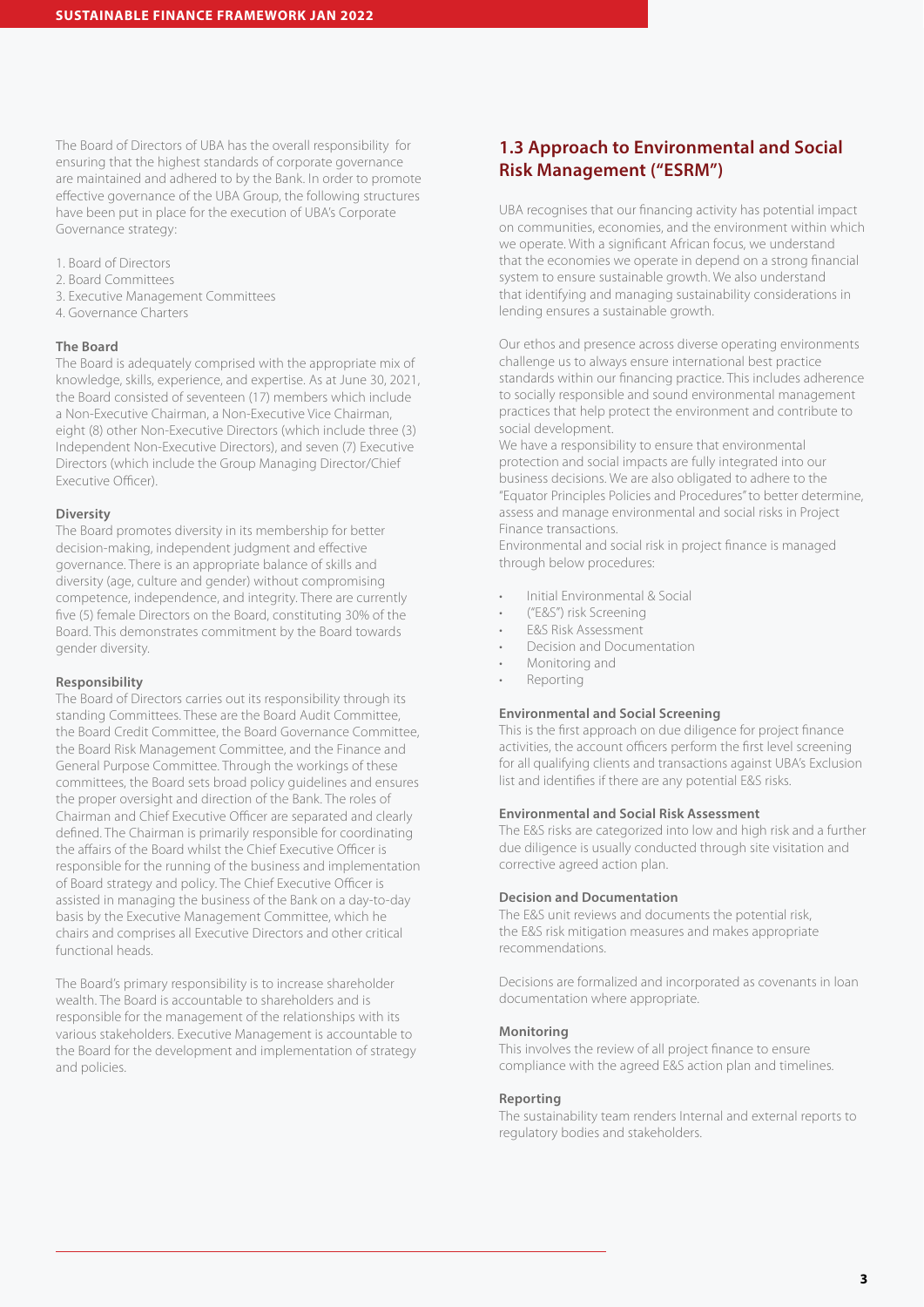## **2. Sustainability Finance Framework**

UBA intends to use this Framework to issue green, social or sustainability bonds, loans or other debt instruments ("Sustainable Finance Instruments"), to finance and refinance Eligible Green and/ or Social Projects that conform to the sustainable finance principles below:

- International Capital Market Association ("ICMA") Green Bond Principles ("GBP") 2021 , Sustainability Bond Guidelines ("SBG") 2021 and Social Bond Principles ("SBP") 2021 ; and/or
- Loan Market Association ("LMA") Green Loan Principles ("GLP") 2021 and Social Loan Principles ("SLP") 2021

In aligning with the above principles and guidelines, UBA's Sustainable Finance Framework is presented through the GBP's/ SBP's/SBG's/GLP's/SLP's four core components as well as their recommendation for external review:

- Use of Proceeds
- Process for Project Evaluation and Selection
- Management of Proceeds
- Reporting

Bonds issued under this Framework may take the form of public transactions or private placements, in bearer or registered format, and may take the form of senior unsecured or subordinated issuances. Such bonds and any loans entered into under this Framework will be standard recourse-to-the-issuer obligations and investors will not bear the credit risk of the underlying allocated eligible asset exposures.

## **2.1 Use of Proceeds**

UBA will allocate an amount at least equivalent to the net proceeds of the Sustainable Financing Instruments issued under this Framework to finance and/or re-finance, in whole or in part, green and/or social projects which meet the eligibility criteria of the following Eligible Green and/or Social Project categories, as defined as below.

A maximum 3-year look-back period would apply for refinanced projects, to allow for infrastructure financing projects with long lead times, and UBA expects each issuance under this framework to be fully allocated within 2 years from the date of issuance.

1 In alignment with ICMA Green Bond Principles, June 2021, https://www.icmagroup.org/green-social-and-sustainabilitybonds/green-bond-principles-gbp/

2 In alignment with ICMA Sustainability Bond Guidelines, June 2021, https://www.icmagroup.org/sustainable-finance/theprinciples-guidelines-and-handbooks/sustainability-bond-guidelines-sbg/

3 In alignment with ICMA Social Bond Principles, June 2021, https://www.icmagroup.org/sustainable-finance/the-principlesguidelines-and-handbooks/social-bond-principles-sbp/

4 In alignment with LMA Green Loan Principles, February 2021, https://www.lsta.org/content/green-loan-principles/

5 In alignment with LMA Social Loan Principles, April 2021, https://www.lsta.org/content/social-loan-principles-slp/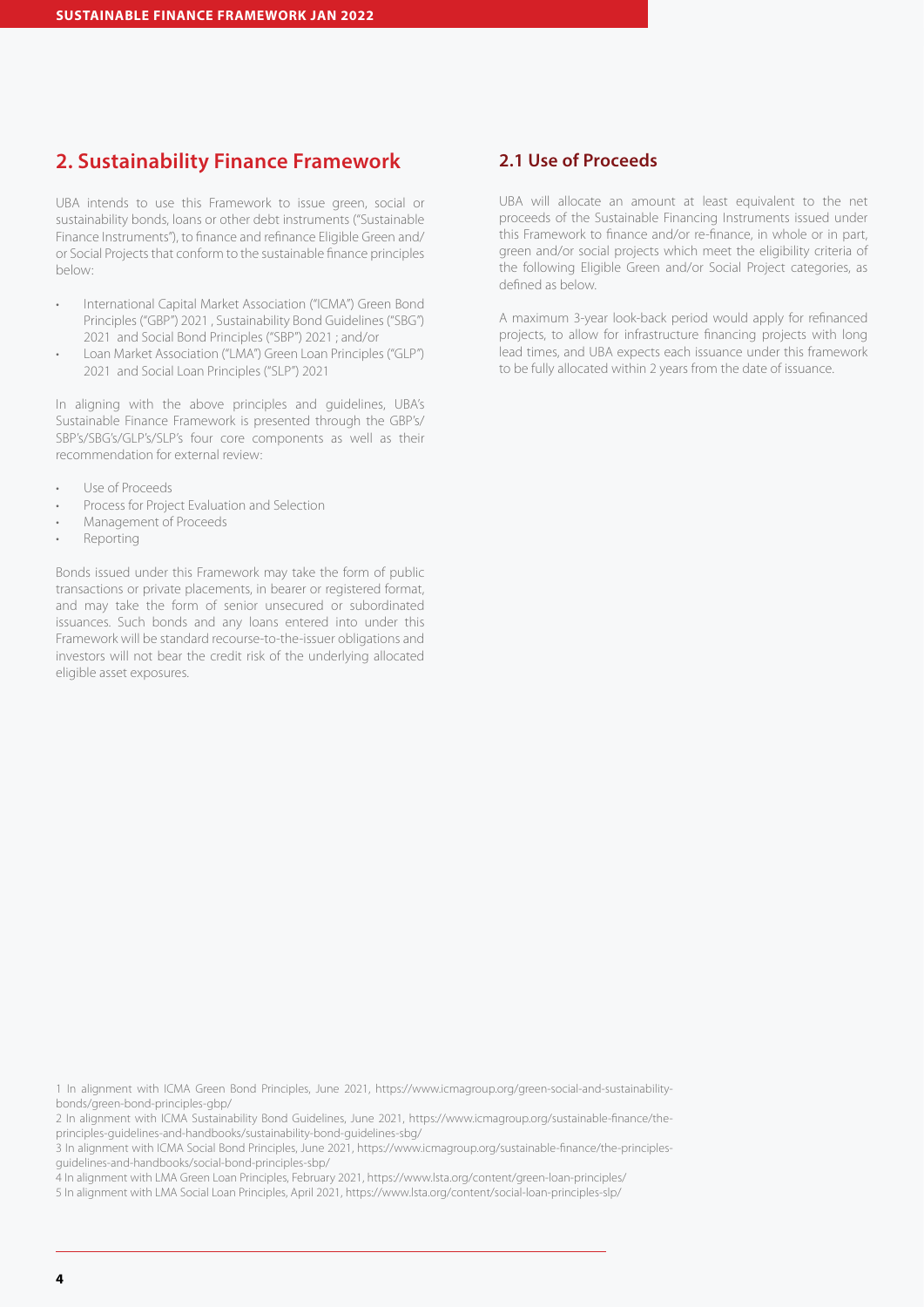## **2.1.1 Eligible Green Projects**

| <b>Category of GBP</b>                                           | <b>Eligible Activities</b>                                                                                                                                                                                                                                                                                                                                                                                                                                                                                                                                                                                                                                                                                                                                                                                                                                                                  |
|------------------------------------------------------------------|---------------------------------------------------------------------------------------------------------------------------------------------------------------------------------------------------------------------------------------------------------------------------------------------------------------------------------------------------------------------------------------------------------------------------------------------------------------------------------------------------------------------------------------------------------------------------------------------------------------------------------------------------------------------------------------------------------------------------------------------------------------------------------------------------------------------------------------------------------------------------------------------|
| Renewable Energy                                                 | Development, construction, installation and maintenance of renewable energy projects, from the following<br>sources:<br>Wind (onshore and offshore)<br>$\bullet$<br>Solar (including floating)<br>$\circ$<br>Hydropower under 25 MW or if above 25 MW, only projects which have either a lifecycle carbon intensity<br>$\bullet$<br>of less than 100gCO2/kWh or power density above 5W/m2<br>Geothermal projects with a direct emissions intensity threshold below 100g CO2/kWh<br>$\bullet$<br>Biofuels where the feedstock is from sustainable sources of local raw material that is sourced from<br>agricultural residues or forestry residue and does not deplete existing terrestrial carbon pools or compete<br>with food production                                                                                                                                                  |
| Green Buildings                                                  | Construction, acquisition and renovation of new or existing, commercial or residential buildings that meet<br>either of the following criteria<br>Buildings certified to an acceptable level under an internationally recognized green building certification<br>scheme, such as: EDGE (Certified), LEED (Gold or above), or equivalent schemes Solar (including floating)<br>Buildings that achieve a minimum 30% improvement in energy efficiency or carbon emissions against<br>$\bullet$<br>the local building code<br>For avoidance of doubt, activities related to buildings directly involved in the exploration, extraction, refining<br>and distribution of fossil fuels are excluded                                                                                                                                                                                              |
| Sustainable Water and<br>Wastewater Management<br><b>GENERAL</b> | Projects dedicated to protecting water resources, water stress mitigation, water drainage capacity, efficiency in<br>water distribution (such as irrigation systems or promoting water saving and recovery)                                                                                                                                                                                                                                                                                                                                                                                                                                                                                                                                                                                                                                                                                 |
| Clean Transportation                                             | Low-carbon passenger or freight vehicles, public transportation, and related infrastructure that meet any of<br>the following criteria:<br>Low-carbon passenger vehicles with direct emissions below 50gCO2e/p-km<br>$\circ$<br>Low-carbon non-electrified public transportation with direct emissions below 75gCO2e/p-km until 2030<br>$\bullet$<br>and 56gCO2e/p-km from 2030 onwards<br>Low-carbon freight vehicles with direct emissions below 25gCO2e/t-km<br>Electrified rail transportation for passenger and freight<br>Electric transportation infrastructure (e.g. electrified railway ad charging stations)<br>$\circ$<br>For avoidance of doubt, systems and infrastructure dedicated to fossil fuel transportation are excluded, as<br>well as efficiency improvements involving conventional fossil-fuel combustion engines (hybrid engines and<br>technologies are eligible) |
| Climate Change Adaptation<br>13 盟                                | Projects designed to minimise the risks of flooding such as improved water drainage systems, flood<br>defences                                                                                                                                                                                                                                                                                                                                                                                                                                                                                                                                                                                                                                                                                                                                                                              |

All hydropower projects will be assessed as per UBA's ESRM Policy to ensure no significant risk or expected negative impact In line with the International Energy Agency's 2 Degrees Scenario pathway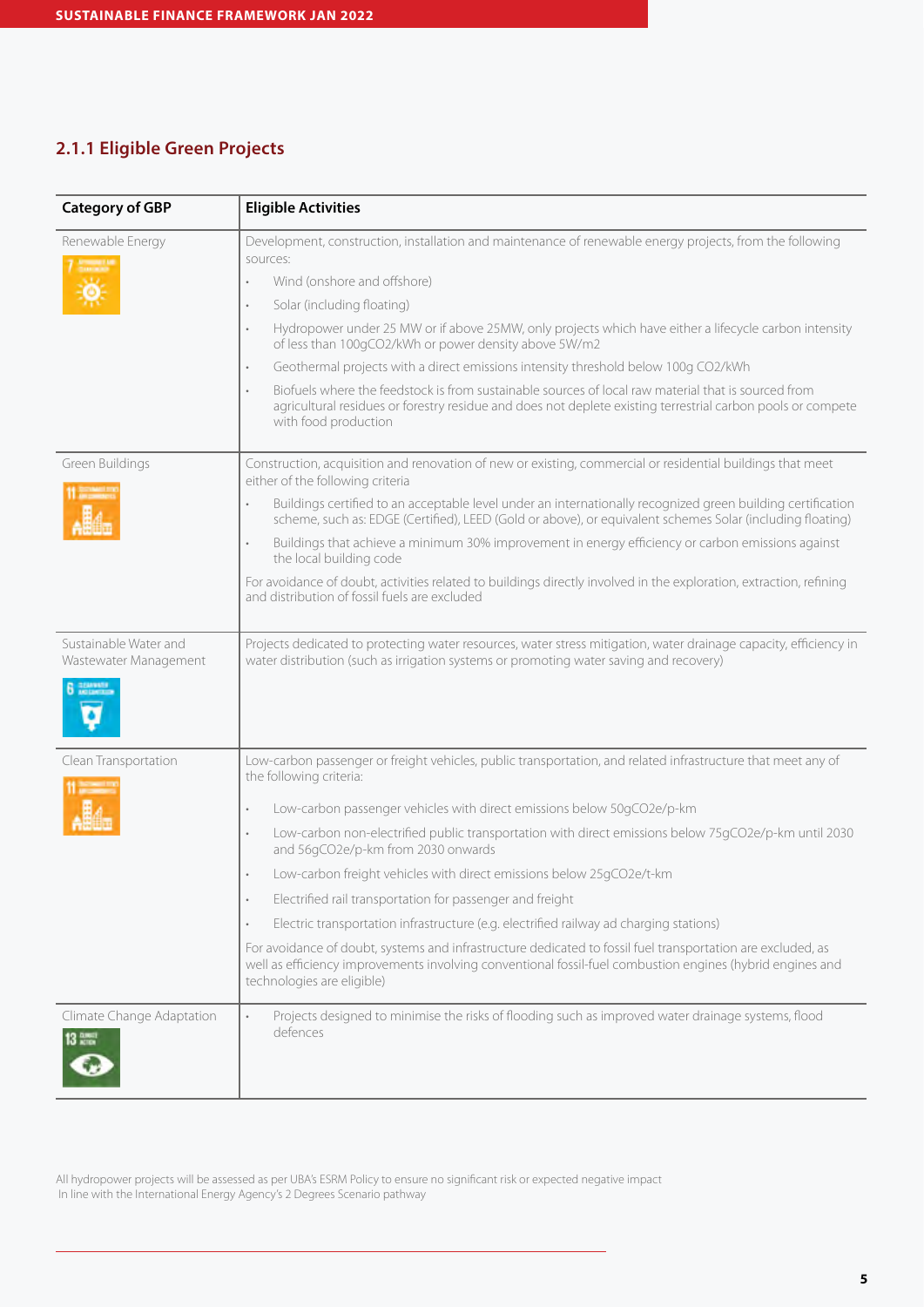## **2.1.2 Eligible Social Categories**

| <b>Category of SBP</b>             | <b>Eligible Activities</b>                                                                                                                                                                                                                                                                                                                                                                                                                                                                                                                                                                                                   | <b>Target Populations</b>                                                                                                                                                                                                    |
|------------------------------------|------------------------------------------------------------------------------------------------------------------------------------------------------------------------------------------------------------------------------------------------------------------------------------------------------------------------------------------------------------------------------------------------------------------------------------------------------------------------------------------------------------------------------------------------------------------------------------------------------------------------------|------------------------------------------------------------------------------------------------------------------------------------------------------------------------------------------------------------------------------|
| Renewable Energy                   | Financing and/or re-financing of loans to micro, small and medium-<br>sized enterprises (MSMEs), micro-finance institutions, and women-<br>owned businesses, in view of promoting job creation, return to<br>employment and labour market entry opportunities                                                                                                                                                                                                                                                                                                                                                                | <b>MSMEs</b><br>$\bullet$<br>$\ddot{\phantom{0}}$<br>Individuals and small businesses,<br>particularly those that lack access to<br>essential financial services<br>Women-owned and women-focused<br>$\bullet$<br>businesses |
| Green Buildings<br><b>DELLINES</b> | Projects to increase the capacity for the production and/or<br>storage of drinking water in view of providing access to an<br>improved water source to additional population, through<br>the construction of new facilities or the rehabilitation and/or<br>extension of existing facilities.                                                                                                                                                                                                                                                                                                                                | General public, particularly those that<br>$\bullet$<br>lack access to basic infrastructure<br>including water and basic sanitation                                                                                          |
|                                    | Projects to increase (i) wastewater treatment capacity, (ii)<br>access to standalone sanitation through the construction of<br>new facilities or the rehabilitation and/or extension of existing<br>facilities                                                                                                                                                                                                                                                                                                                                                                                                               |                                                                                                                                                                                                                              |
|                                    | Projects to develop, extend or improve network (fixed or<br>$\bullet$<br>broadband) connectivity in rural, unconnected or underserved<br>areas at risk of digital exclusion                                                                                                                                                                                                                                                                                                                                                                                                                                                  | $\ddot{\phantom{0}}$<br>Populations in rural, unconnected or<br>underserved areas with limited or low-<br>quality access to network connectivity                                                                             |
|                                    | Projects to provide access to electricity to ensure access<br>for those areas without electricity access or with limited<br>connections                                                                                                                                                                                                                                                                                                                                                                                                                                                                                      | Rural, semi-urban and urban areas not<br>served or underserved                                                                                                                                                               |
|                                    | Construction and development of rural / feeder roads<br>(including road infrastructure such as bridges and tunnels)<br>in areas that lack connectivity or lack access to key social<br>infrastructure (e.g. healthcare, schools)                                                                                                                                                                                                                                                                                                                                                                                             | Rural areas that lack connectivity or<br>access to key social infrastructure (e.g.<br>healthcare/ schools)                                                                                                                   |
|                                    | Financing of mass public transportation such as buses<br>$\bullet$<br>designed to improve connectivity and ensure a modal shift<br>from private vehicles                                                                                                                                                                                                                                                                                                                                                                                                                                                                     | Rural, semi-urban and urban areas not<br>$\bullet$<br>served or underserved                                                                                                                                                  |
| Access to Essential Services       | Construction, development or improvement and operation of<br>$\bullet$<br>healthcare infrastructure and services including:<br>hospitals, clinics and health care centres for the provision<br>of public/free/subsidized health services<br>infrastructure for the provision of emergency medical<br>response and disease control services (e.g. ambulances)<br>R&D and manufacturing of equipment for the provision of<br>emergency medical response and disease control services<br>Programs fighting against disease and epidemics (Covid,<br>$\bullet$<br>Ebola, malaria, tuberculosis, infectious and tropical diseases | General public including underserved<br>$\bullet$<br>populations, people with disabilities,<br>migrants or displaced persons                                                                                                 |
|                                    | Construction, maintenance or improvement of public schools,<br>$\bullet$<br>universities, technical or vocational training centers and<br>related facilities                                                                                                                                                                                                                                                                                                                                                                                                                                                                 |                                                                                                                                                                                                                              |

The target populations below are a subset of the target populations detailed in the SBPs/SLPs

 UBA defines MSMEs in terms of monthly turnover between NGN 0-208 million and annual turnover between NGN 25 million – 2.5 billion Limited connection defined as areas where the share of population without access to electricity is more than 50%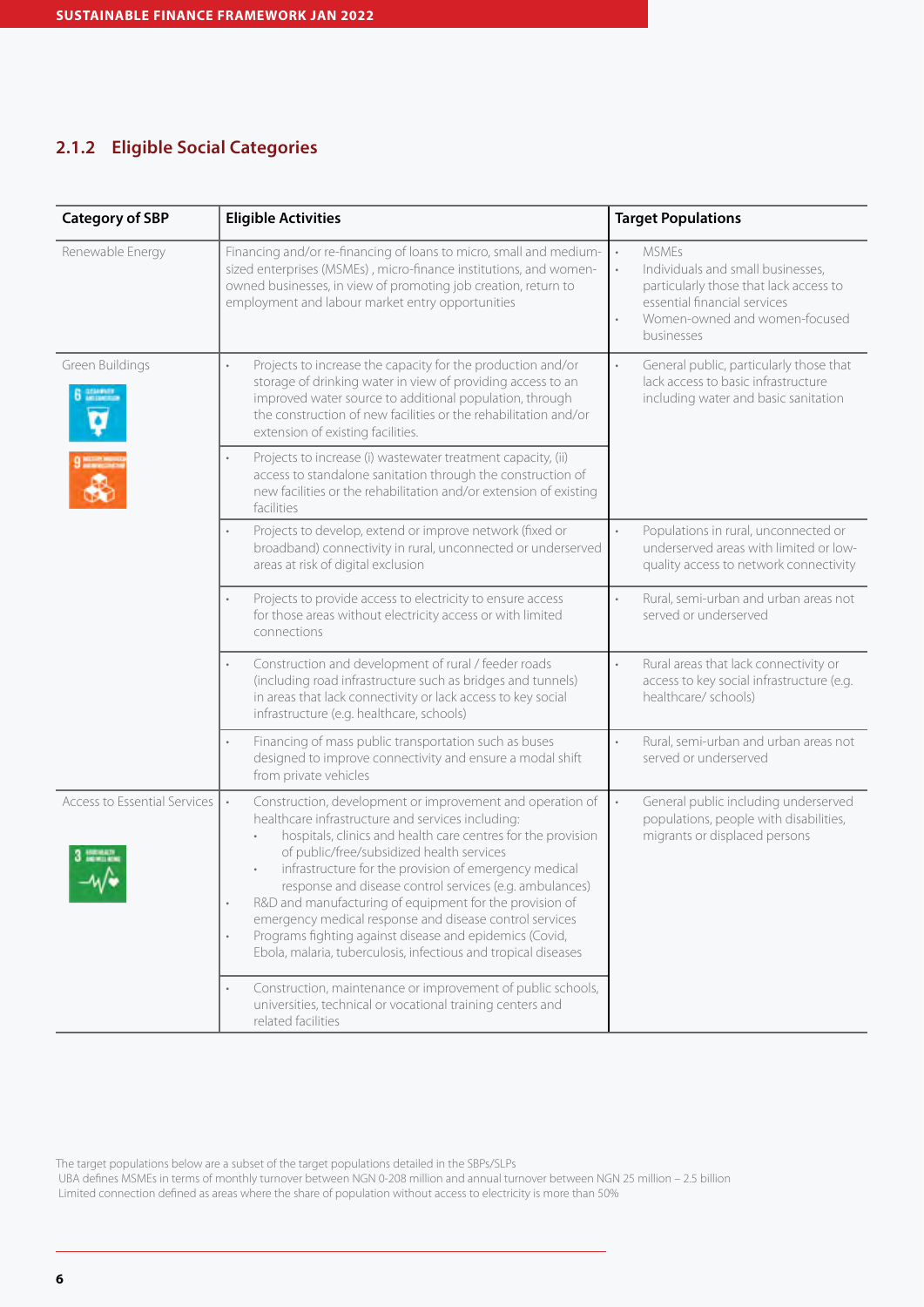

Access to Essential Services  $\left| \cdot \right|$  Financing and/or re-financing of social housing mortgages under relevant national schemes or the construction of social housing accredited in line with relevant national guidelines in which they operate

Populations living in poverty

#### **Businesses and projects that are involved in the following operations will not be Eligible Projects (Overall Exclusions List):**

#### **Loans to businesses involved in:**

- Payday loans
- Adult Entertainment
- Manufacture and production of finished alcoholic beverages
- Fossil Fuel exploration and distribution
- Lethal defence goods including small arms
- Gambling
- Military Contracting
- Nuclear power generation
- Non-Roundtable on Sustainable Palm Oil-certified palm oil
- Predatory Lending
- Manufacture and production of finished Tobacco Products
- Conflict Minerals
- Child labour
- Forced labour

## **2.2 Project Evaluation and Selection Process**

The Project Evaluation and Selection Process will ensure that the proceeds of any UBA Sustainable Financing Instrument are allocated to finance or refinance Eligible Green and/or Projects that meet the criteria and objectives set out above in section 2.1, Use of Proceeds.

UBA's Sustainable Finance Working Group (the "SFWG") will be responsible for governing and implementing the initiatives set out in the Framework, including the criteria for and the selection of Eligible Projects, the management of proceeds, reporting and external review.

The SFWG is chaired by senior management from Risk and comprised of certain management personnel, including but not limited to representatives from Strategic Business Units for the selection and evaluation of the Eligible Green and/or Social Projects.

The SFWG will:

- Meet at least quarterly each year
- Ratify Eligible Green and/or Social Projects, which are initially proposed by the constituent team members
- Undertake regular monitoring of the asset pool to ensure the eligibility of Sustainable Projects with the criteria set out above in section 2.1, Use of Proceeds, whilst replacing any ineligible Green and/or Social Projects with new eligible Green and/or Social Projects. Should a project be considered by SFWG to be no longer meeting the criteria detailed above or is subject to postponement, cancelation or divestment, UBA is committed to reallocate proceeds on a best efforts basis to ensure the full amount of proceeds are allocated to eligible projects. Such monitoring will be done throughout the life of the sustainable instruments.
- Verify compliance of the green/social projects with UBA's ESRM Policy
- Assess eligible green/social projects in line with UBA's wider sustainability commitments to ensure alignment with its overarching ambitions
- Assess eligible green/social projects in line with any relevant thresholds as required by the eligibility criteria
- Facilitate regular reporting on any Sustainable issuance in alignment with our Reporting commitments
- Manage any future updates to this Framework
- Ensure that the approval of Eligible Green and/or Social Projects will follow UBA's existing credit/loan/investment approval processes

## **2.3 Management of Proceeds**

The proceeds of each of UBA's Sustainable Financing Instrument will be deposited in UBA's general funding accounts and earmarked for allocation towards the Eligible Green and/or Social Projects using the Sustainable Finance Register. As long as the Sustainable Financing Instruments are outstanding, the balance of the Sustainable Financing Register will be reduced by amounts corresponding to the financing or refinancing of eligible projects.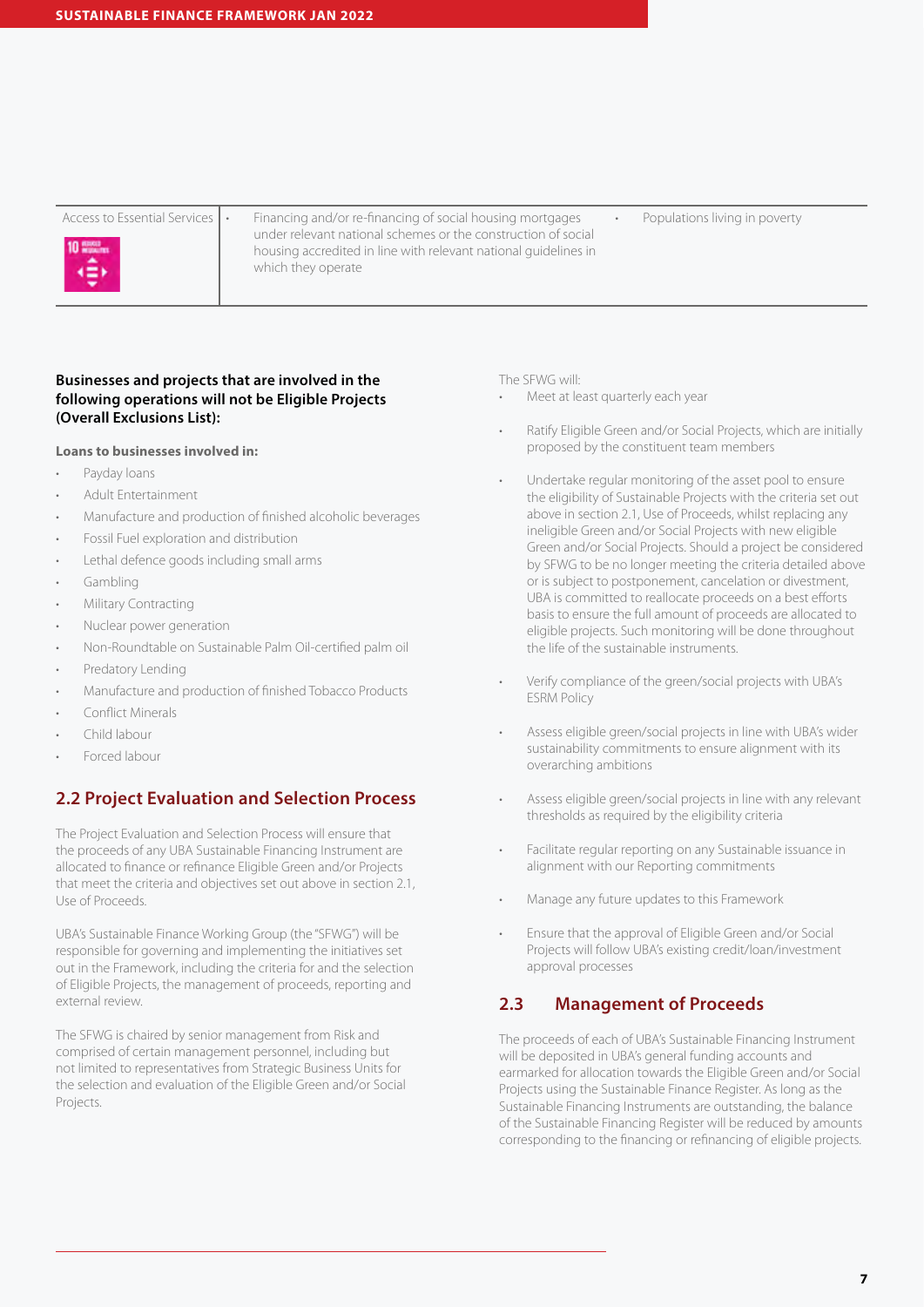The Sustainable Finance Register will contain the following information:

- I. Sustainable Financing Instrument (Bond/Loan etc.) details: pricing date, maturity date, principal amount of proceeds, coupon, ISIN number, etc.
- II. Allocation of Proceeds:
	- a. The Eligible Green and/or Social Projects List, including for each Eligible Project, the Eligible Project category, project description, project location, UBA's ownership percentage, total project cost, amount allocated, settled currency, etc
	- b. Amount of unallocated Proceeds
	- c. Any proceeds temporarily unallocated will be invested according to the Group's standard liquidity policy.

## **2.4 Reporting**

On an annual basis, UBA will publish an allocation report and an impact report on its Eligible Green and/or Social Projects, as detailed below. This reporting will be updated annually until full allocation of the net proceeds of any Sustainable Financing Instrument issued, or until the Sustainable Financing Instrument is no longer outstanding.

## **2.4.1 Allocation Reporting**

- a. List of eligible Sustainable projects
- b. The amount of Proceeds allocated to each Eligible Green and/or Social Project category
- c. When possible, descriptions of the Eligible Green and/ or Social Projects financed, such as project locations, amount allocated, etc.
- d. Selected examples of projects financed
- e. Amount of unallocated Proceeds

## **2.4.2 Impact Reporting**

UBA will provide reporting on the benefits of the Eligible Green and/or Social Projects potentially with the following impact indicators. In addition, calculation methodologies and key assumptions will be disclosed.

| <b>Eligible Green and/or Social Project</b><br><b>Categories</b> | <b>Impact Reporting Metrics</b>                                                                                                                                                                                                                                              |
|------------------------------------------------------------------|------------------------------------------------------------------------------------------------------------------------------------------------------------------------------------------------------------------------------------------------------------------------------|
| Renewable Energy                                                 | Capacity of renewable energy plant(s) constructed or rehabilitated in MW<br>٠<br>Annual renewable energy generation in MWh/GWh (electricity) and GJ/TJ (other energy)<br>$\bullet$<br>Annual GHG emissions reduced/avoided in tonnes of CO2 equivalent (where possible)<br>٠ |
| Green Buildings                                                  | Type of scheme, certification level<br>٠<br>Energy efficiency gains in MWh or % versus baseline/building code<br>٠                                                                                                                                                           |
| Sustainable Water and Wastewater Manage-<br>ment                 | Annual reduction in water use in %<br>$\bullet$<br>Annual amount of wastewater treated, reused or avoided before and after the project in<br>٠<br>m3/a                                                                                                                       |
| Clean Transportation                                             | Number of trains/vehicles financed<br>$\bullet$<br>CO <sub>2</sub> equivalent saved<br>٠                                                                                                                                                                                     |
| <b>Employment Generation</b>                                     | Number of loans to MSMEs<br>$\bullet$<br>Number of loans to microfinance entities<br>٠<br>Number of microfinance loans<br>٠                                                                                                                                                  |

Minerals (specifically tantalum, tin, tungsten and gold, often referred to as "3TG") extracted from areas of armed conflict in the DRC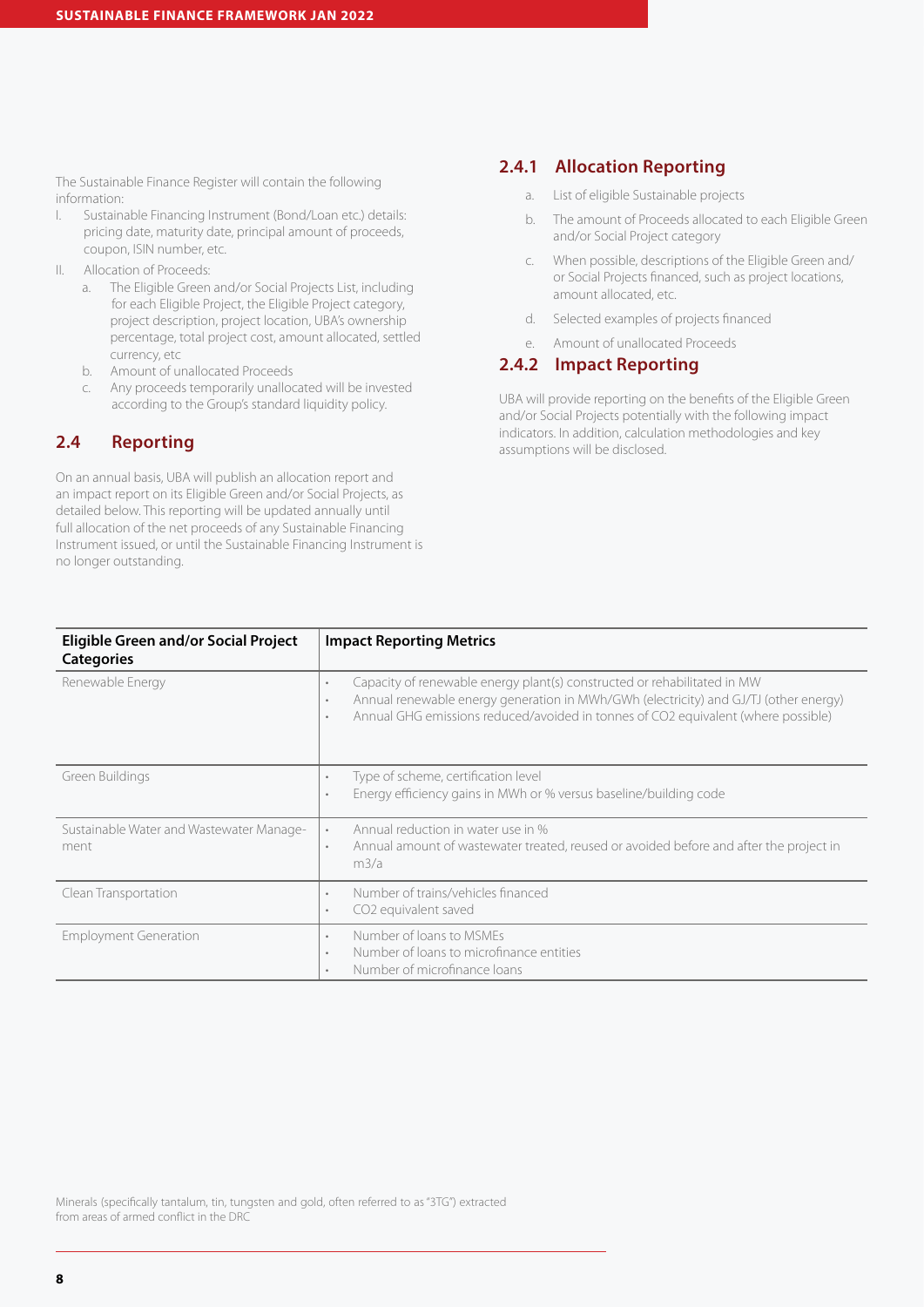| Affordable Basic Infrastructure | Number of water facilities (supply or treatment) built or upgraded<br>٠<br>Households connected to water infrastructure<br>$\bullet$<br>Households connected to electricity infrastructure<br>$\bullet$ |
|---------------------------------|---------------------------------------------------------------------------------------------------------------------------------------------------------------------------------------------------------|
| Access to Healthcare            | Number of public hospitals, clinics and health care centres financed<br>٠                                                                                                                               |
| Access to Education             | Number of schools financed<br>Number of universities financed<br>$\bullet$                                                                                                                              |
| Affordable Housing              | Number of dwellings<br>Number of individuals/ families benefiting from subsidized housing<br>٠                                                                                                          |

## **3. External Review**

## **3.1 Second Party Opinion (SPO)**

UBA has appointed DNV to assess this Sustainable Finance Framework and its alignment with the GBPs/SBPs/SBGs/GLPs/SLPs and issue a Second Party Opinion accordingly.

## **3.2 Post issuance external verification**

In order to provide timely and transparent information about the reporting of the funds from Sustainable Financing Instruments issued under this Framework, the Group intends to engage a third party reviewer to provide an annual assessment on the alignment of the allocation and impact of funds with the Framework's criteria.

## **4. Amendments to this Framework**

The SFWG will review this Framework on a regular basis, including its alignment to updated versions of the Principles as and when they are released, with the aim of adhering to best practices in the market. Such review may result in this Framework being updated and amended. The updates, if not minor in nature, will be subject to the prior approval of the Group and DNV. Any future updated version of this Framework that may exist will either keep or improve the current levels of transparency and reporting disclosures, including the corresponding review by an external reviewer. The updated Framework, if any, will be published on our website and will replace this Framework.